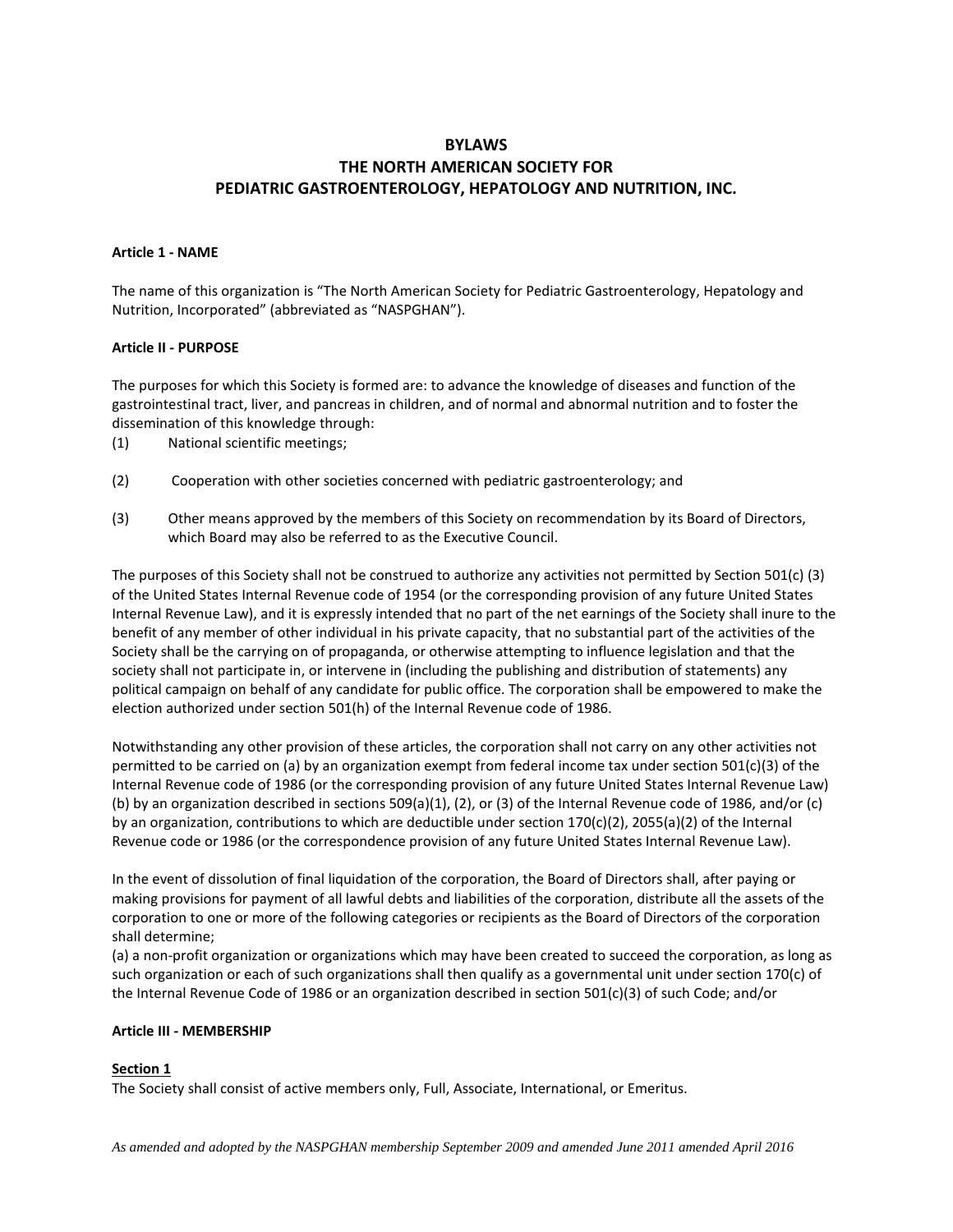# **Section 2**

**Members** - Full membership shall be extended to pediatric gastroenterologists, research scientists, and physician nutritionists with a major and sustained interest in the area of Pediatric Gastroenterology, Hepatology and/or Nutrition who are permanent residents or citizens of a country of North America.

### **Section 3**

**Qualifications for Full Membership** - Ordinarily, applicants will qualify for Full membership by fulfilling criteria specified below.

**1. Pediatric Gastroenterologists** - Certified or eligible for certification in Pediatric Gastroenterology by a national examining board of the United States of America, Canada or Mexico, by virtue of having completed an accredited pediatric gastroenterology fellowship in a training program approved by the Accreditation Council for Graduate Medical Education of the United States of America, by the Royal College of Physicians and Surgeons of Canada or by the Mexican Board of Gastroenterology. Verification of eligibility for certification should be submitted in writing by the training director.

#### **OR**

Five years of broadly based experience in Pediatric Gastroenterology. These five years should be of such type and quality that they substitute for the clinical and research exposure one might have encountered during sub-specialty training. A combination of sub-specialty residency training in Pediatric Gastroenterology and practice of Pediatric Gastroenterology to equal five years is considered acceptable. A minimum of 50% current full time professional activities must be spent in Pediatric Gastroenterology.

**2. Physician Nutritionists** - Certified or eligible for certification in Pediatric Nutrition by a national examining body in the United States or Canada.

#### **OR**

Five years of broadly based experience in Pediatric Nutrition. These five years should be of such type and quality that they substitute for the clinical exposure one might have encountered during sub-specialty training. A combination of sub-specialty residency training in Pediatric Nutrition and practice of Pediatric Nutrition to equal five years is considered acceptable. A minimum of 50% current full-time professional activities must be spent in Pediatric Nutrition.

- **3. Research Scientists** Ph.D. or M.D. in a basic or clinical science with a sustained research interest in Pediatric Gastroenterology and/or Hepatology and/or Nutrition
- **4.** Under extraordinary circumstances, the Executive Council may grant Full membership status to other individuals after review.

#### **Section 4**

**Qualifications for Associate Membership** - Ordinarily, applicants will qualify for Associate membership if they are training in a clinical or basic science which demonstrates the likelihood of a sustained interest in Pediatric Gastroenterology and/or Hepatology and/or Nutrition.

Physicians enrolled in accredited Fellowship programs in Pediatric Gastroenterology, Pediatric Transplant Hepatology and/or Pediatric Nutrition within North America are automatically admitted as Associate Members. Membership becomes effective at the beginning of each academic year, after the training director of an accredited program provides the National Office with a list of current trainees enrolled in their program.

**OR**

Ph.D. students in a basic clinical science with a sustained research interest in Pediatric Gastroenterology and/or Hepatology and/or Nutrition. Membership becomes effective at the beginning of each academic year, after the student's supervisor submits to the Secretary-Treasurer a completed membership application form, a copy of the trainee's curriculum vitae and a written statement outlining the relevance of the applicant's research interests. If the student's supervisor is not a member of the North American Society for Pediatric Gastroenterology and Nutrition, an additional letter of reference from a full member is required.

*As amended and adopted by the NASPGHAN membership September 2009 and amended June 2011 amended April 2016*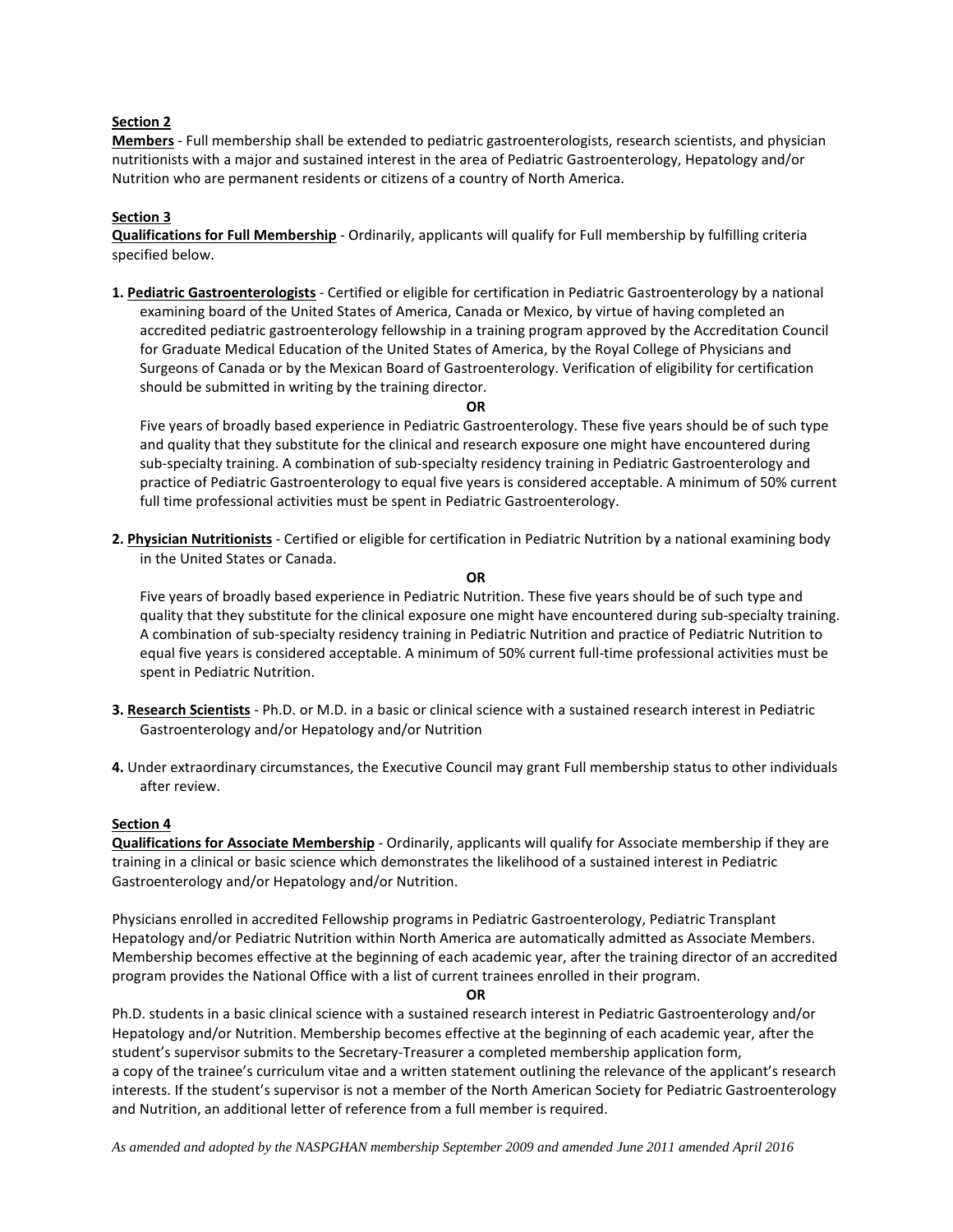Associate membership becomes effective at the beginning of the first academic year and lasts for the period of training and a maximum of up to four years At the end of this period, associate members will automatically become full members, provided they fulfill the membership criteria outlined in Article III, Section 3, including verification of fellowship completion and board eligibility by the training program director**.** Associate membership provides all the benefits of membership with the exception of voting rights. Dues are assessed at a reduced rate, to be reviewed annually by council.

# **Section 5**

**Qualifications for International Membership** - Any non-North American resident who is a member of European Society of Pediatric Gastroenterology, Hepatology and Nutrition (ESPGHAN), the Latin American Society of Pediatric Gastroenterology and Nutrition (Sociedad Latinoamericana de Gastroenterologia y Nutricion Pediatrica), and the Asian Pan Pacific Society of Pediatric Gastroenterology and Nutrition (APPSPGHAN) may apply for membership in NASPGHAN by submission of 1) verification of membership in that society by the Secretary-Treasurer of the society, 2) a completed membership form and 3) a curriculum vitae.

Non-North American individuals who meet the eligibility criteria for International Membership but are not a member of one of these societies may apply for membership of NASPGHAN by submission of 1) a completed membership application form, 2) a curriculum vitae and 3) a letter of recommendation from a NASPGHAN member in good standing who can attest to the individual's qualifications.

International members have the same privileges as full members with the exception of voting rights. Dues are assessed at Full membership rate, except for members of ESPGHAN, who will be assessed at a NASPGHAN membership rate that does not include the cost of the Journal of Pediatric Gastroenterology and Nutrition. Reduced membership rates may be available for other International members dependent on the World Bank economic ranking and country tier.

# **Section 6**

**Qualifications for Emeritus Membership**- Any member admitted to the organization as a full member, with a minimum of 10 consecutive years of membership in good standing immediately preceding the request for Emeritus membership, who has reached 65 years of age or older and who is fully retired is eligible for emeritus membership. Emeritus members have the same privileges as full members but are not required to pay dues.

# **Section 7**

**Application Procedure**- Application for Full membership shall be initiated by the candidate by submitting a membership application form and curriculum vitae to the National Office of the organization. One sponsoring letter from a full member of the society should be submitted with the application.

# **Section 8**

**Election to Membership**- Election to Full or International membership shall take place by a vote of the Executive Council at its meetings. Complete applications must be submitted to the National Office at least one month prior to the Executive Council meeting. Any application for membership that does not clearly fulfill the recommended criteria will be circulated to the Executive Council members before a meeting and reviewed by the Executive Council at the meeting. In all cases, a decision in favor of membership would require a majority vote by the Executive Council at that time.

# **Section 9**

**Revocation of Membership**- Failure to pay dues for two consecutive years will result in revocation of membership. The second dues notice will contain a note to the effect that failure to pay dues will terminate membership at that time. Membership can also be revoked by a majority vote of the Executive Council.

# **Section 10**

All current paid-up members of NASPGHAN will continue to be members under these new By-Laws.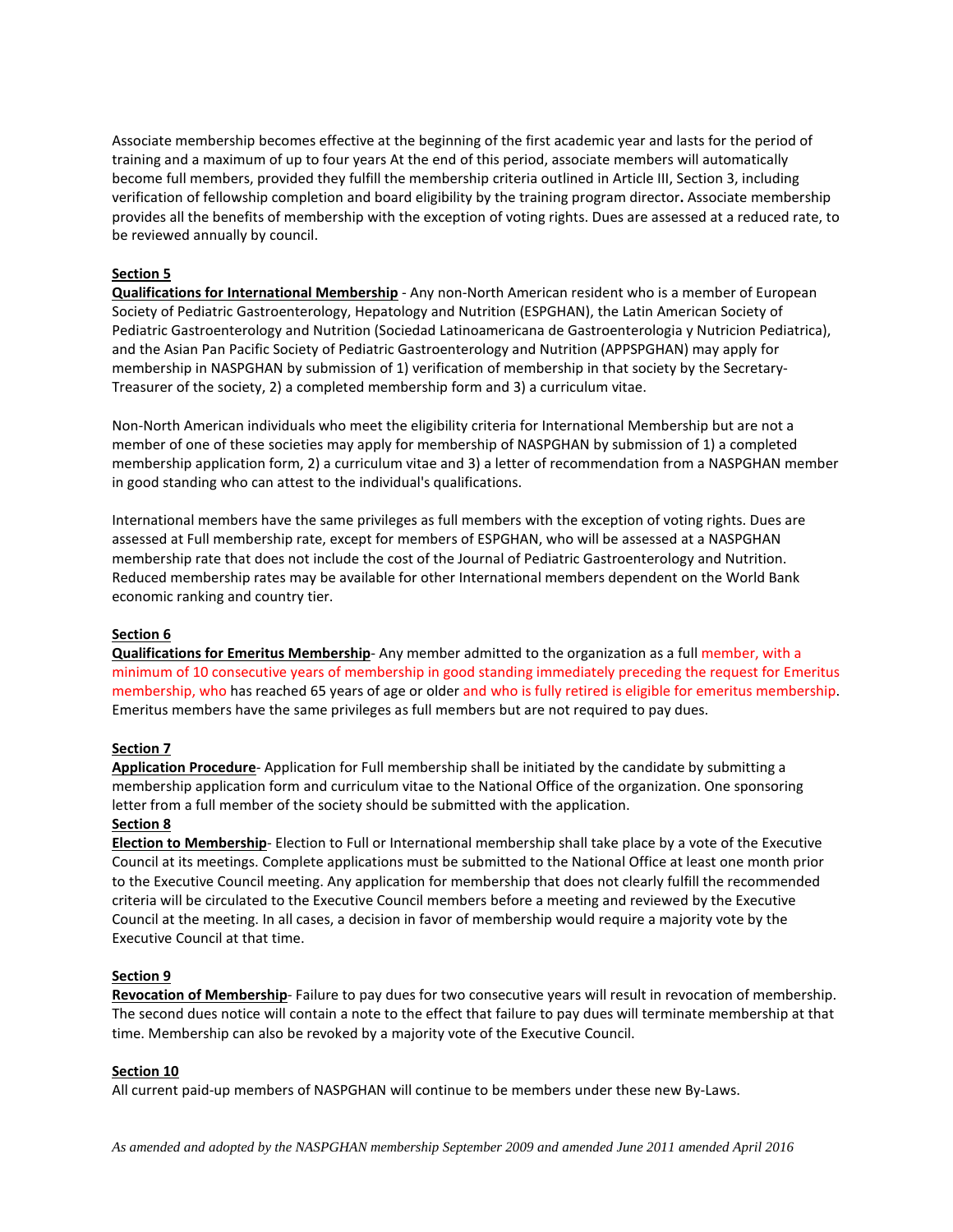# **Article IV - OFFICERS AND OTHER EXECUTIVE COUNCIL MEMBERS**

### **Section 1**

Officers - The Officers of the Society shall be a President and a President-Elect, each to be elected by the membership for a two-year term, and a Secretary-Treasurer who shall be elected for a three-year term. The immediate Past-President shall serve as a member of the Executive Council for two years. No person shall serve two successive terms as President. Election shall be by mail ballot from the slate proposed by the Nominating Committee. Election will require a simple majority of those full members returning ballots. At least one third of the full members must return ballots for an election to be valid.

### **Section 2**

**Executive Council Members** - There shall be twelve Executive Council members. The members shall include the four Officers, the President and President-Elect, the Secretary-Treasurer, and the immediate Past-President, and eight other members. The terms of the President-Elect, President and Past-President shall be two years. The terms of the other Executive Council members shall be three years.

The non-officer Executive Council members shall be replaced on a rotating basis such that no more than three are replaced each year. Election shall be conducted on an annual basis, with a simple majority of full members voting necessary for election. No Executive Council member shall serve for two successive terms in the same position, unless the first of such terms shall have been one year or less.

### **Section 3**

**Vacancy** - In the event that a vacancy occurs in the President position, the President-Elect will become the President. If the President-Elect position becomes vacant, a new election is required. If the Secretary-Treasurer position becomes vacant, the Executive Council may appoint a replacement for the duration of the term, if only one year remains in term; otherwise a new election will be held. In the event that a new election is required to fill these positions, the previously appointed Nominating Committee will prepare the slate. Any vacancy occurring among other Executive Council members may be filled by the Executive Council for the duration of the term of office.

#### **Section 4**

New Officers and Executive Council members shall assume office at the conclusion of the Annual Business Meeting held at the Annual Meeting of NASPGHAN.

#### **Article V - EXECUTIVE COUNCIL**

# **Section 1**

**Executive Council Positions** - The Executive Council shall consist of at least twelve members. It shall be the duty of the Executive Council to supervise the affairs of the Society, to elect new members and to arrange for the annual meeting.

#### **Section 2**

**Quorum** - Five members of the Executive Council shall constitute a quorum.

#### **Article VI - DUES**

Dues should be assessed annually in an amount stipulated by the Executive Council. In addition, full members of the Society will pay an annual subscription to the Journal of Pediatric Gastroenterology and Nutrition at a discount rate. The subscription rate will be established by agreement between the Society and the publisher of the Journal. Emeritus members have the option to subscribe to the Journal of Pediatric Gastroenterology and Nutrition at the same rate established for full members. Associate members have the option to subscribe to the *Journal of*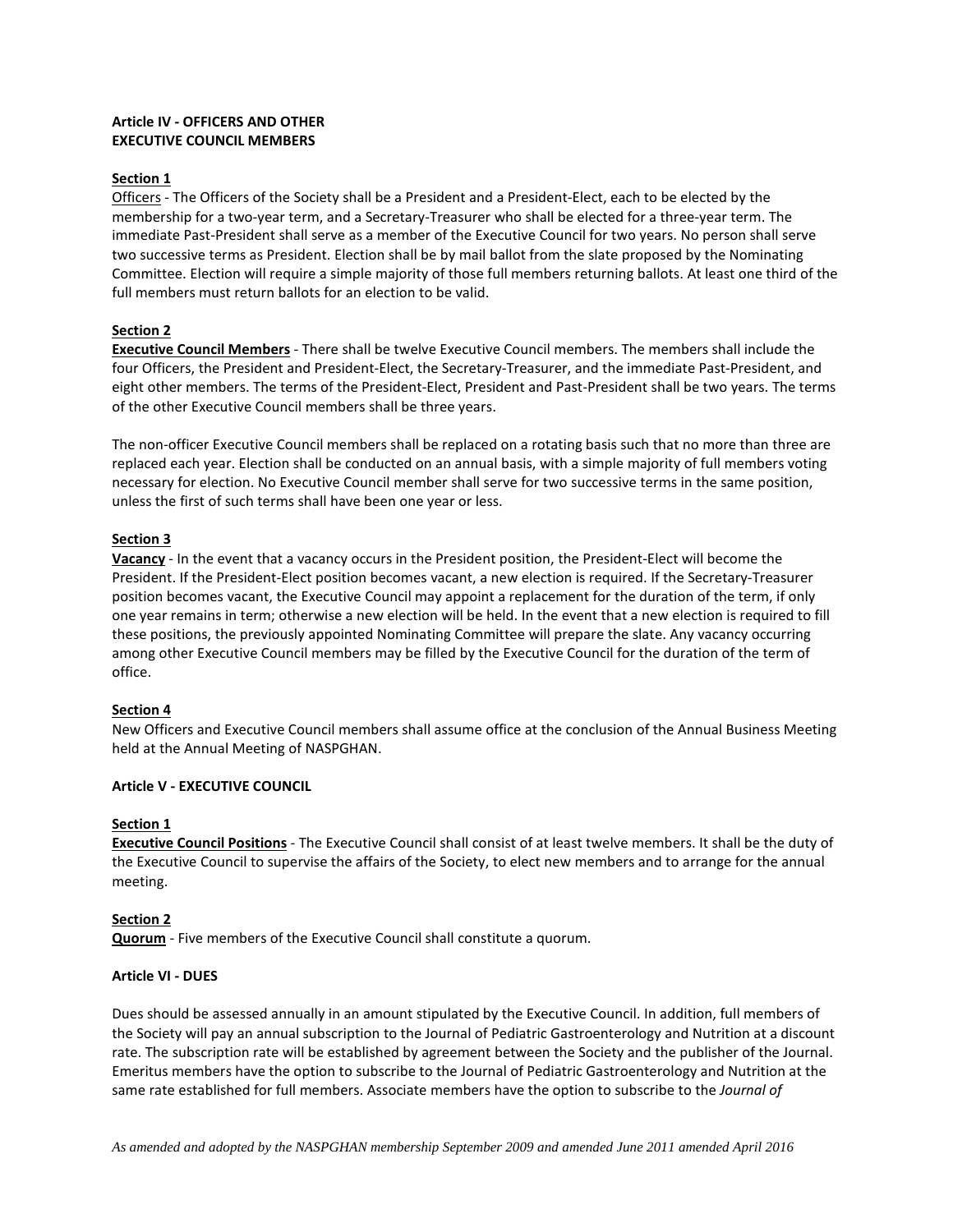*Pediatric Gastroenterology and Nutrition* at a discounted rate established by agreement between the Society and the Publisher.

## **Article VII - MEETINGS**

# **Section 1**

The Society will hold an annual scientific meeting at a time and place to be decided by the Executive Council.

# **Section 2**

The business meeting of the Society will be held annually at the time of the scientific meeting. Changes in procedures shall require a majority vote of those full members voting at the meeting or returning ballots if a mail ballot is used. A quorum for official voting either at the meeting or by mail ballots shall consist of at least one-third of the full members.

### **Section 3**

Special scientific or business meetings may be called by the Executive Council.

# **Article VIII - COMMITTEES**

### **Section 1**

**Nominating Committee** - At the time of the fall Executive Council meeting prior to the term of office, the Executive Council shall select a Nominating Committee ofat least five members. Only one of these should be a Council member, and this person shall not be the Chair of the Committee. The Committee will solicit nominations (in the form of a short nominating letter) for Officers and Executive Council members from the membership as a whole. From this list of names, the Committee shall select two candidates for each position that will become vacant. The Nominating Committee shall, if possible, attempt to balance the Executive Council geographically and in terms of diversity. The selected list of candidates shall be submitted to the Executive Council for approval, and voted upon by ballot by the membership. The candidate with the greater number of votes will be elected to the Executive Council.

In every third election at least two Canadians, two Mexicans and two individuals representing the interests of the clinical practice community will be nominated to be a non-Officer member of the Executive Council.

In every third election, two candidates shall be proposed by the Clinical Practice Committee that represent the interests of the clinical practice community. The candidate with the greater number of votes will be elected to the Executive Council. The individuals representing the interests of the private practice community will be selected by the Nominating Committee from a list proposed by the Clinical Practice Committee. All candidates shall be approved by the Executive Council.

The candidate(s) with the greater number of votes will be elected to the Executive Council. In the event of a tie, the election for that position will be re-conducted.

# **Section 2**

**Finance Committee** – There shall be a Finance Committee, Chaired by the Secretary/Treasurer, that shall be responsible for budgeting, investments, monitoring and reporting on the financial status of the Society. The Finance Committee shall arrange for and provide a report of an independent financial audit once every three years.

#### **Section 3**

**Publications Committee –** There shall be a Publications Committee, Chaired by the immediate Past-President, with members including but not limited to the Secretary-Treasurer and the Executive Director of NASPGHAN and the immediate Past-Editor of the Journal of Pediatric Gastroenterology and Nutrition, for matters relating to the Journal of Pediatric Gastroenterology and Nutrition and related publications, if any.

*As amended and adopted by the NASPGHAN membership September 2009 and amended June 2011 amended April 2016*